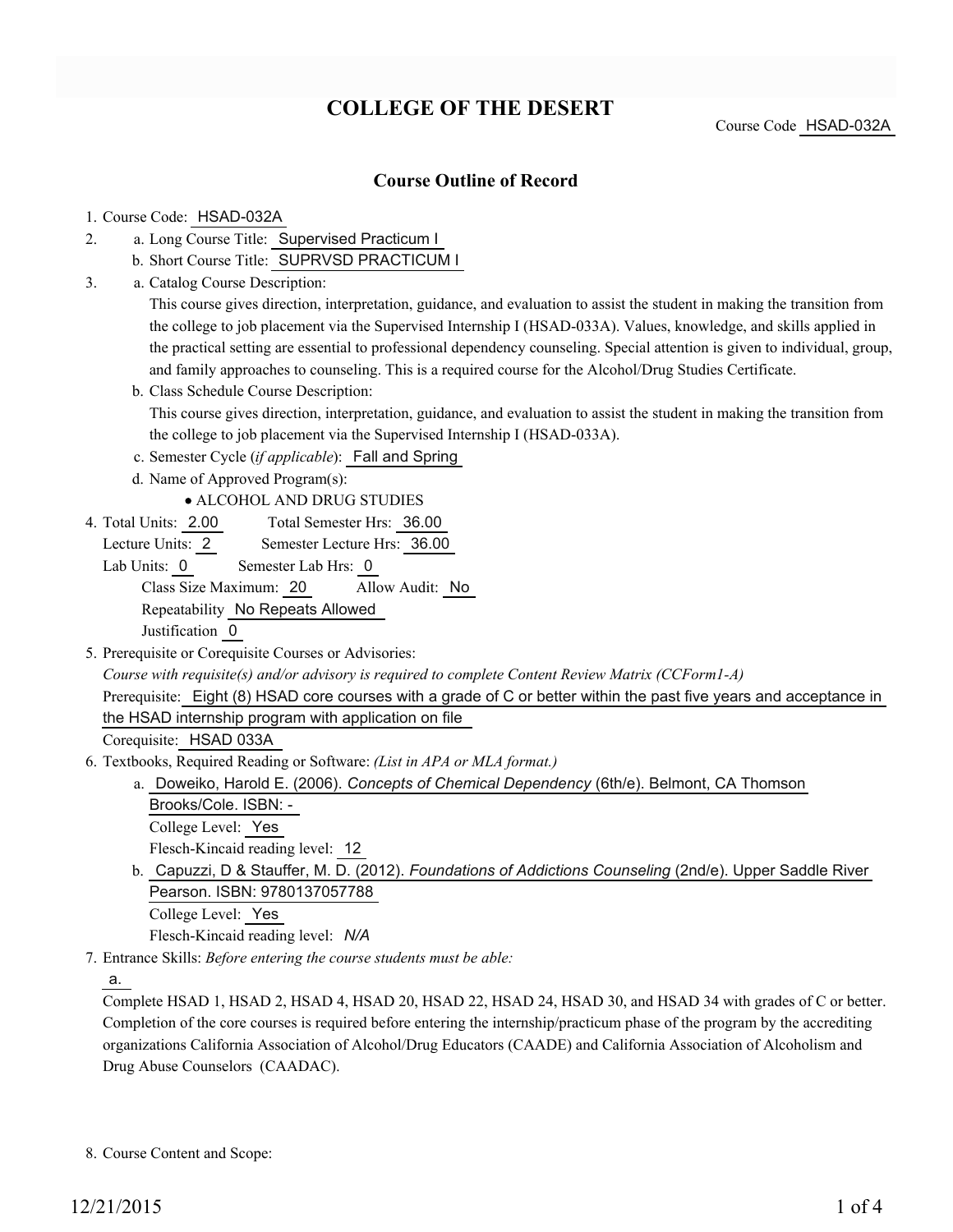# HSAD 032A-Supervised Practicum I

#### Lecture:

- 1. Issues of recreational chemical use in the United States
- 2. Chemical use, definitions of terms, and addictive disorders.
- 3. The Medical Model of chemical addiction
- 4. The Disease Model of addiction and the Final Common Pathway Theory of addiction
- 5. Addiction as a disease of the human spirit
- 6. Introduction to pharmacology
- 7. Introduction to alcohol
- 8. Chronic alcohol abuse and addiction
- 9. Abuse of and addiction to the barbiturates
- 10. Abuse of and addiction to the benzodiazepines
- 11. Abuse of and addiction to amphetamines and CNS stimulants.
- 12. Cocaine
- 13. Marijuana abuse and addiction
- 14. Opiate abuse and addiction
- 15. Hallucinogen abuse and addiction
- 16. Abuse of and addiction to the inhalants and aerosols
- 17. Steroid abuse

Lab: *(if the "Lab Hours" is greater than zero this is required)*

9. Course Student Learning Outcomes:

#### 1.

Demostrate the abliity to integrate previously learned curriculum into a cohesive counseling theory and practice.

## 2.

Demonstrate how previously learned curriculum apply in a work/study internship.

3.

Prepare for the CAADAC examinations.

10. Course Objectives: Upon completion of this course, students will be able to:

a. Evaluate their internship assignment.

b. Define three measurable objectives for their internship assignment and determine when and how the goals might be achieved.

c. Develop communication and relationships with clients on an individualized basis.

**Demonstrate beginning knowledge, understanding, application, analysis, synthesis, evaluation, and competence in the following areas:**

e. Professional identity, including self-awareness and commitment to the values and ethics of the profession.

f. Human behavior, group dynamics, cultural diversity, abused drugs, human sexuality, and counseling.

g. The dynamics of chemical and psychological dependency, including the categories of alcohol and drugs, and their affects,

effects, and complications related to psychosocial and medical problems, evaluation procedures and reference material.

h. Treatment coordination, including continuity of care and referral and follow-up services.

i. Legal and administrative statutes, rules and regulations, including commitment procedures and clients' rights.

- j. Counseling and intervention skill, including crisis intervention. vii. Assessment, planning, and referral skills.
- k. Case management and recording, including written and verbal communication skills.
- l. Screening, in-take, and orientation procedures.

m. Client education and professional consultation.

- n. Structure and function of an agency.
- o. Self-evaluation and professional growth.
- p. Use of supervision and constructive criticism.

11. Methods of Instruction: *(Integration: Elements should validate parallel course outline elements)*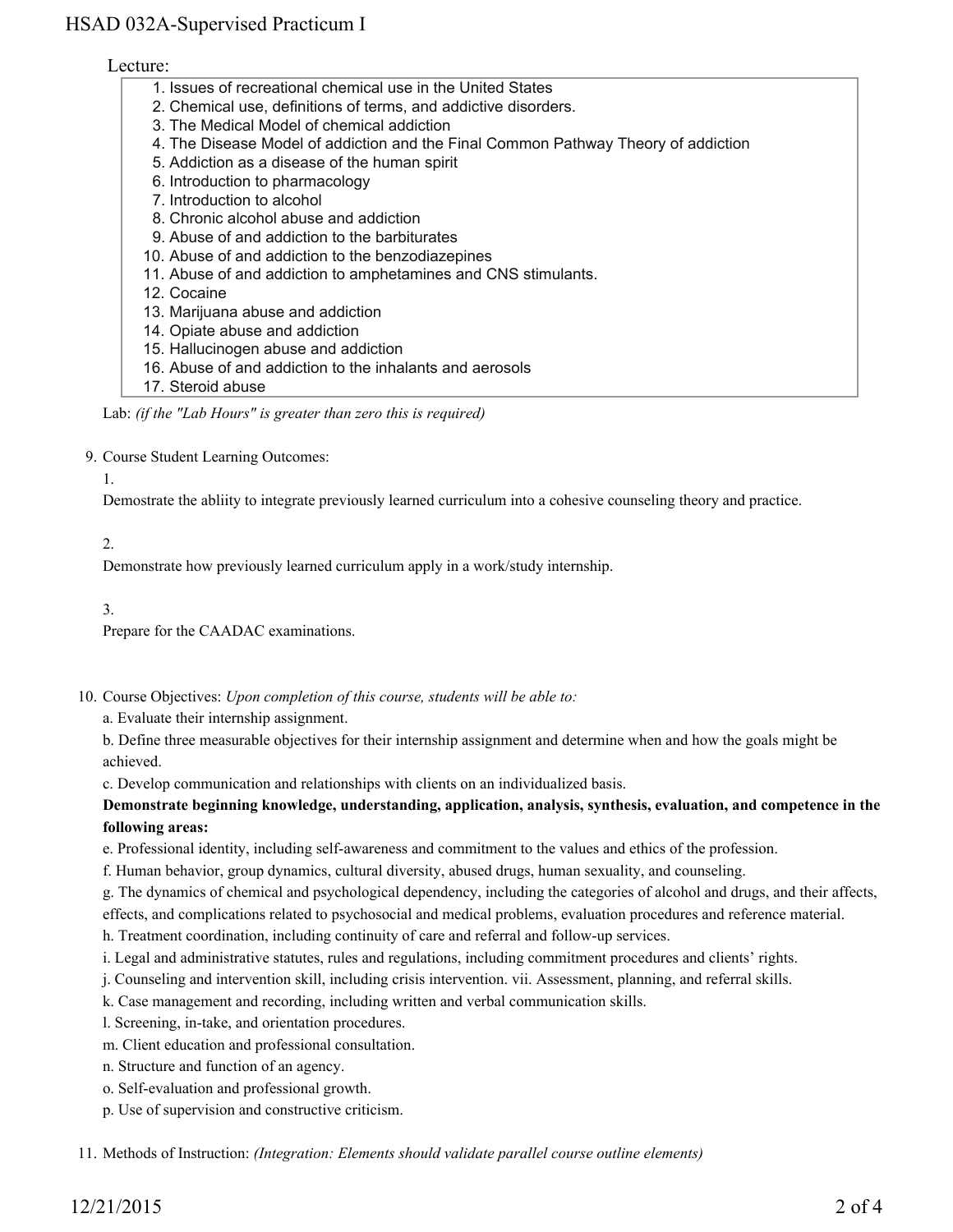## HSAD 032A-Supervised Practicum I

- a. Discussion
- b. Lecture
- c. Role Playing
- d. Technology-based instruction

Other Methods:

Guest Lecture Student presentations

12. Assignments: (List samples of specific activities/assignments students are expected to complete both in and outside of class.) In Class Hours: 36.00

Outside Class Hours: 72.00

- a. In-class Assignments
	- Attend the class and take detailed notes of the instructor and guest lectures, videos, and class 1. discussions.
	- 2. Read and comprehend all reading assignments.
	- 3. Take examinations.
	- 4. Participate in class discussion.
	- 5. Analyze, compare, and evaluate that which has been learned in required courses with that which is learned in the Supervised Internship I field work.
	- 6. Closely observe the learning experience in the Supervised Internship I agency and share these experiences constructively in class.
	- 7. Write and give oral reports that interpret and compare the assignments with the experiences in the field.
	- 8. Recognize how one has developed competence as an effective counselor.

## b. Out-of-class Assignments

- 1. Read and comprehend all reading assignments.
- 2. Analyze, compare, and evaluate that which has been learned in required courses with that which is learned in the Supervised Internship I field work.
- 3. Closely observe the learning experience in the Supervised Internship I agency and share these experiences constructively in class.
- 4. Recognize how one has developed competence as an effective counselor.
- 13. Methods of Evaluating Student Progress: The student will demonstrate proficiency by:
	- Mid-term and final evaluations
	- Student participation/contribution
- 14. Methods of Evaluating: Additional Assesment Information:

Oral reports Supervisory reports

15. Need/Purpose/Rationale -- All courses must meet one or more CCC missions.

PO - Career and Technical Education

Fulfill the requirements for an entry- level position in their field.

Apply critical thinking skills to execute daily duties in their area of employment.

Display the skills and aptitude necessary to pass certification exams in their field.

IO - Personal and Professional Development

Self-evaluate knowledge, skills, and abilities.

Develop realistic goals.

 Display habits of intellectual exploration, personal responsibility, and physical well being. Demonstrate an understanding of ethical issues to make sound judgments and decisions.

16. Comparable Transfer Course